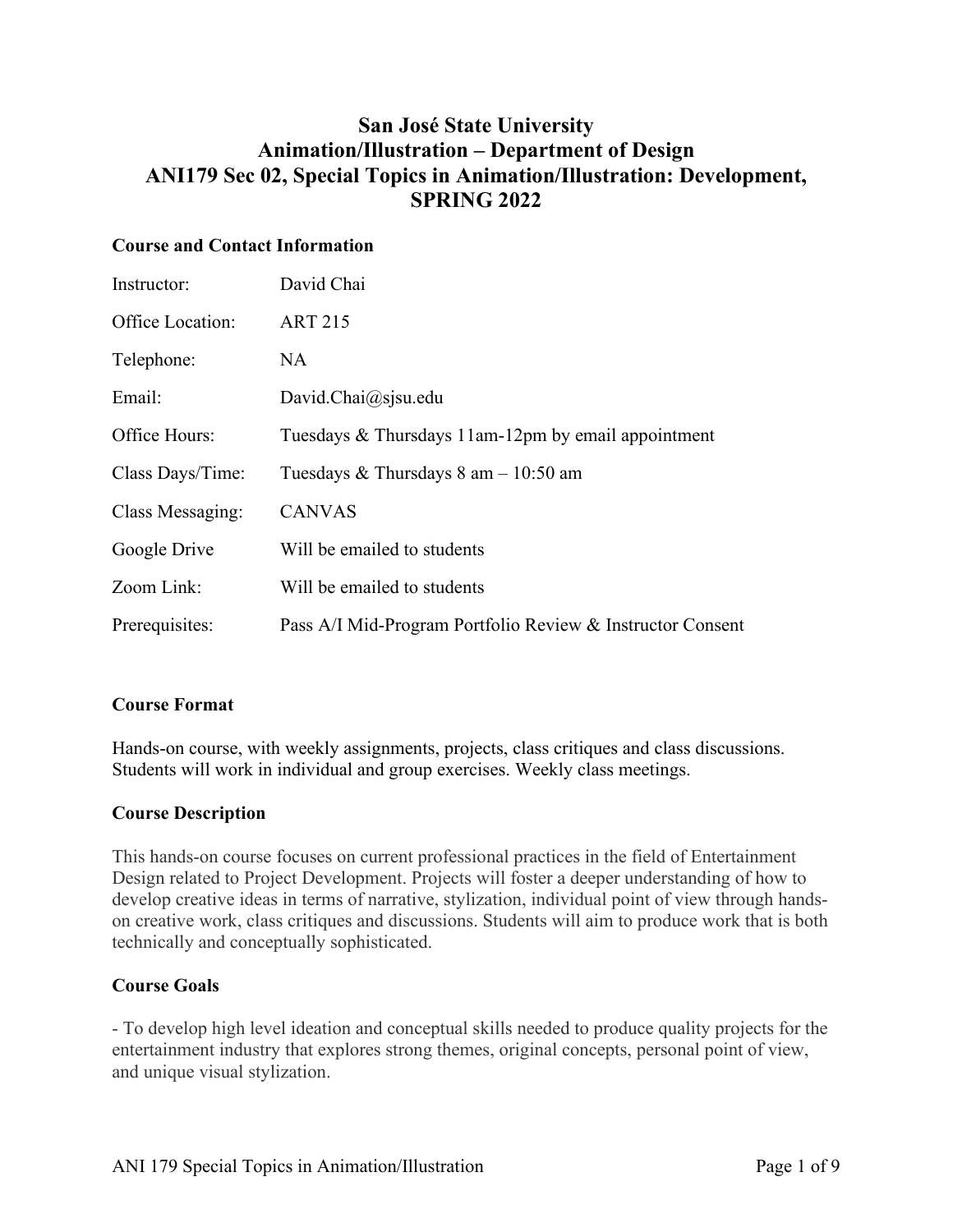- To understand the process of taking a project from initial idea to pitch presentation including brainstorming, research & reference gathering, story narrative & theme, artwork creation, production pipeline, and proof of concept.

- To communicate ideas, concepts, and narrative in a clear and organized manner through a pitch presentation.

## **Course Learning Outcomes**

Upon successful completion of this course, students will be able to:

*CLO#1: IDEATION: Students will understand the process of Ideation, Exploration, and Research as it relates to the development of projects within the Entertainment Industry and be able to incorporate these concepts into their own creative process.* 

*CLO#2: CONCEPT/THEME: Students will understand of the importance of having a strong concept and/or theme as it pertains to creative projects and be able to develop their own projects containing strong conceptual ideas and themes.*

*CLO#3: DEVELOPMENT: Students will be able to produce, curate and organize a collection of their own artistic pieces created in support of their own creative project; That will encompass a deep understanding of story and character elements in order to create sophisticated visual concepts and/or animations to serve the narrative -not only illustrate but complement and add to - taking into consideration media/ technique and type of project (feature films, short films, TV shows, VR experiences, team park rides, console or mobile games etc.)* 

*CLO#4: PRESENTATION/PITCH: Students will be able to produce and present a clear, engaging pitch presentation of a creative project of their own, clearly communicating the concepts, themes, narrative, and execution of their project.*

## **Recommended Texts/Readings**

*Prepare to Board! Creating Story and Characters for Animated Features and Shorts 2nd Edition* Publisher: CRC Press; 2nd edition (2012)\*

• ISBN-13: 978-0240818788

• ISBN-10: 0240818784

\*The SJSU library has this available online.

*The Illusion of Life, By Frank Thomas and Ollie Johnston* 

Publisher: Disney Editions; Revised, Subsequent edition (October 19, 1995)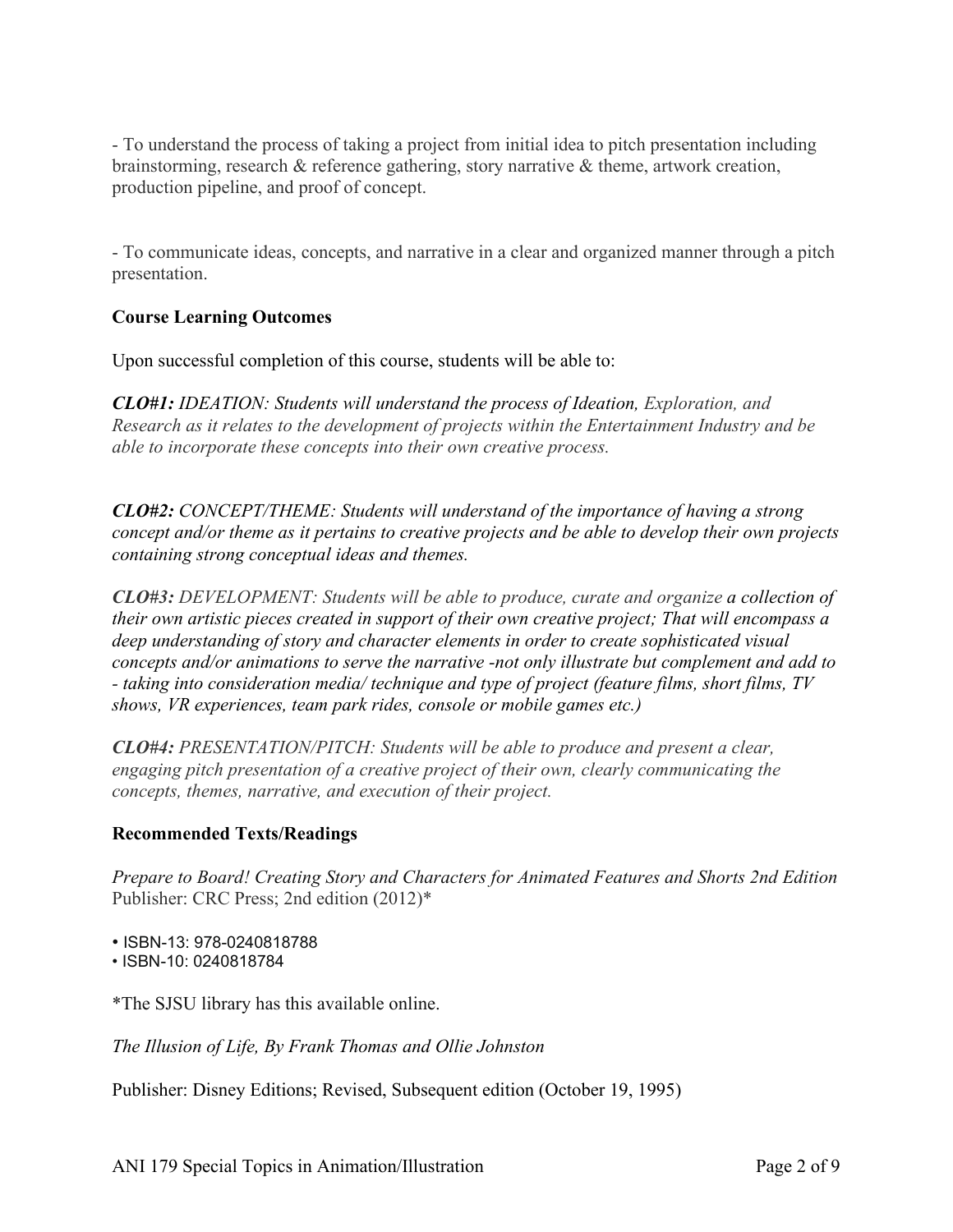• ISBN-10: 0786860707

• ISBN-13: 978-0786860708

#### **Other technology requirements / equipment / material**

- Sketchbook & Drawing Materials
- Adobe Creative Suite, Digital Drawing Program, 3D Programs, Tablet/Cintiq, etc.

#### **Course Requirements and Assignments**

Specific Assignments and instructions will be given in class including handouts, resources and assignment submission guidelines. Some assignments may require group work.

Success in this course is based on the expectation that students will spend, for each unit of credit, a minimum of 45 hours over the length of the course (normally three hours per unit per week, or 9 hours per week) for instruction, preparation/studying, or course related activities, including but not limited to internships, labs, and clinical practice. Other course structures will have equivalent workload expectations as described in the syllabus.

#### **Projects**

Students will work on individual assignments during the semester. The first half of the semester will consist of weekly assignments designed to explore creativity, ideation, and research. The second half of the semester will consist of weekly assignments related to developing an idea into a final pitch presentation.

There will also be many in-class exercises during the semester. Some will be individual exercises while others will be group exercises.

Guidelines, techniques, strategies, and further details will be provided by instructor.

#### **Final Examination or Evaluation**

This course will culminate on a final pitch presentation, which will occur on the Final Examination Day (Please consult SJSU Final Exams calendar.)

## Grading Information (Required)

Students will be held accountable for meeting all deadlines with acceptable work. Directions given in class and for assignments must be followed accurately or grades will be lowered accordingly. Late work will not be excepted unless the instructor has given prior approval. Students are responsible for completing all work assigned during any absences, and absent students must make arrangements for their work to be turned in (on due date) and criticism recorded, by another student. No extra credit projects will be accepted for this class.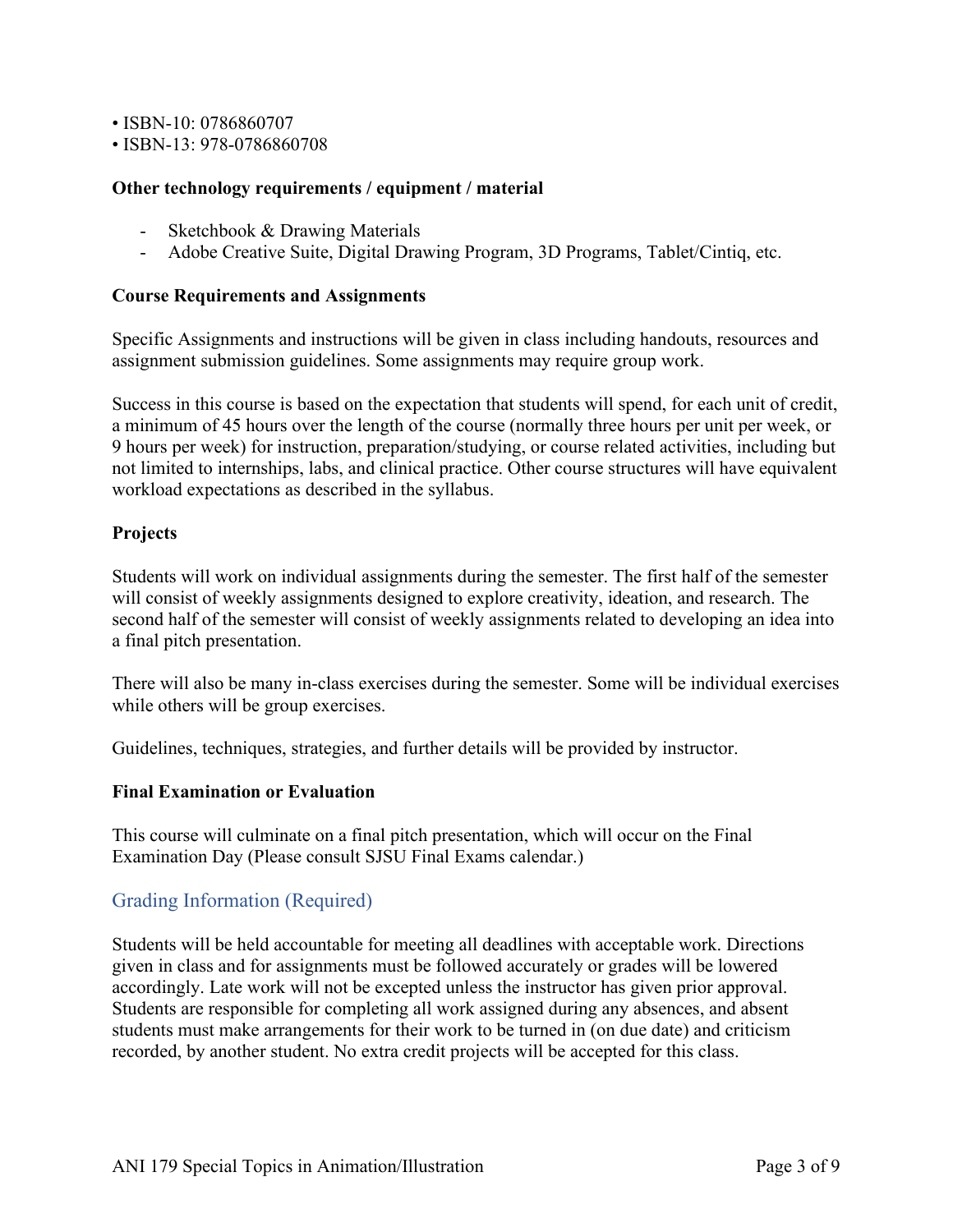Class participation will be assessed and includes active engagement in critiques, intelligent questioning, peer mentoring, and proactive learning behavior.

Obviously, the quality of the work, both conceptually and its final execution, is the primary component of the grade; but as mentioned above, the student's grade is also determined by their professional attitude, their conduct, their work ethic, and their ability to meet their deadlines and the educational challenges posed by the assignments. Above all, students are graded on the intelligence they demonstrate while they pursue, question, attempt, evaluate, struggle, succeed and/or fail at their assignments.

While it is technically possible to pass this class with a grade as low as a D-, students should be aware that grades below the "B" range demonstrate a concerning lack of effort and are not considered even marginally adequate for pursuing a career in the entertainment or game industries; they also forecast poor professional prospects within our industry post-graduation. Students receiving grades of  $C<sup>+</sup>$  or lower should therefore be on notice that their work as completed is barely adequate to graduate and better efforts are necessary if they are to pursue this field as a career. They may want to begin planning for a career path outside our industry.

Note that "All students have the right, within a reasonable time, to know their academic scores, to review their grade-dependent work, and to be provided with explanations for the determination of their course grades." See University Policy F13-1 at http://www.sjsu.edu/senate/docs/F13-1.pdf for more details. Grades may be reviewed privately at any time by arranging a meeting with the instructor. If you want to know your grade—ask.

Late work due to class absence, or any other reason, will not be accepted for grading without prior authorization from the instructor well in advance of deadlines and only for reasons that conform to professional standards. Students are responsible for completing all work assigned during any absences, and absent students must make arrangements for their work to be turned in (on due date) by another student. If an absentee student turns in work, they should make arrangements with another student to take notes for them in regard to criticisms they need to address.

Students should expect that some assignments will continue to receive criticism requiring further work on their part for several weeks, or even months, past the original deadline for the project. Failure to incorporate such changes into their work will result in the work being considered "unfinished" in regard to grading.

"Incomplete" grades are only given rarely, and only in the event of compelling personal or family emergencies and/or crises. If you do receive an incomplete you will have to complete the work on your own and have one year to submit all final materials for consideration or your grade will revert to an F.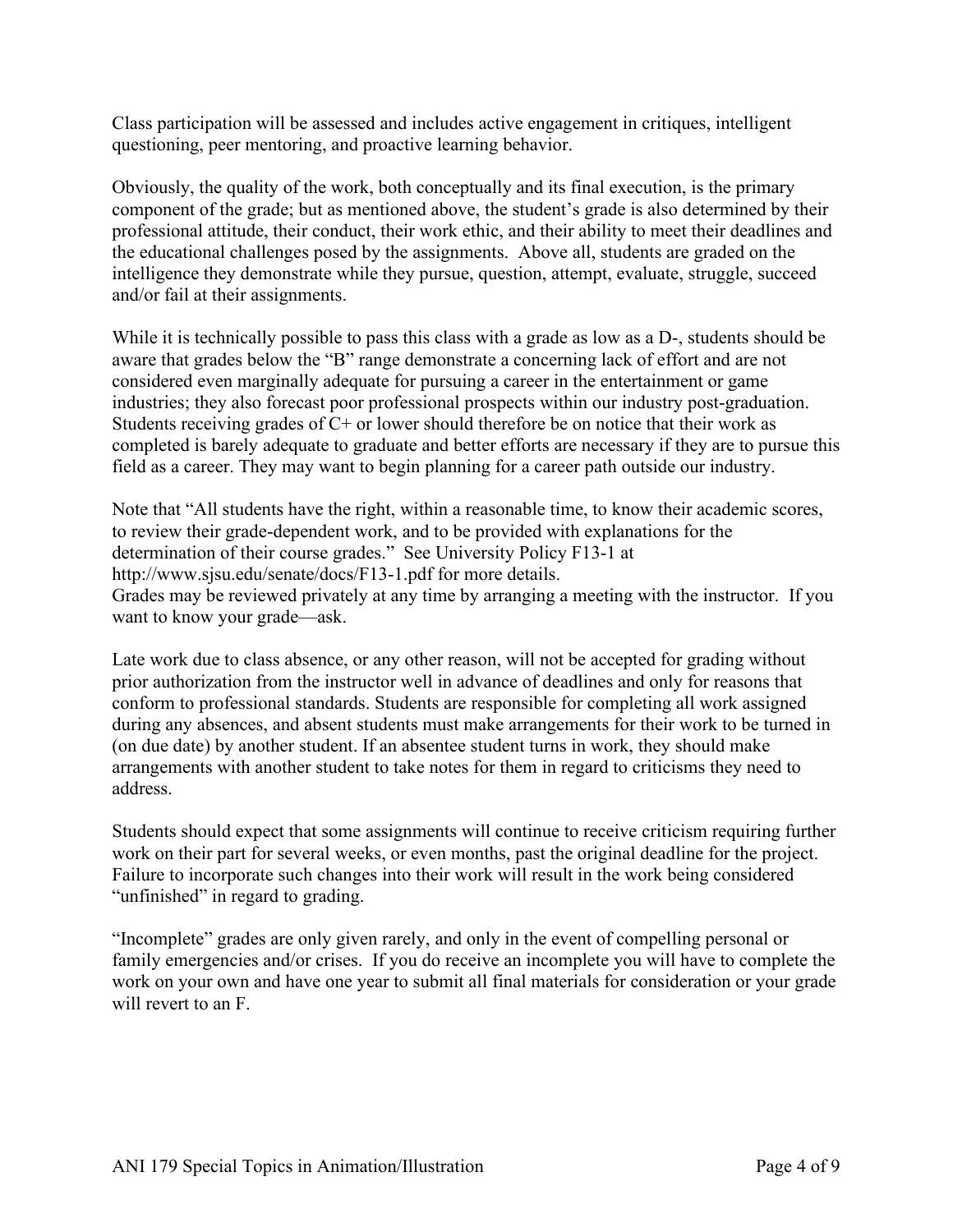#### **Deadlines and participation**

In order to receive credit for deadlines, students must submit assignments by the time specified and follow all submission guidelines. In order to receive credit for participation, students must arrive to class on time at the beginning of class and after breaks, and be prepared to work in class.

Deadlines 1 missed, late, or incorrectly submitted deadline – minus 1%  $2 - \text{minus } 2\%$  $3 -$  minus  $3\%$  $4 -$  minus  $4\%$  $5 -$  minus  $5\%$ For a maximum of minus 10%

Students will be granted three opportunities to arrive late, to account for traffic, weather, and unforeseen circumstances. After which they will be docked as follows:

Participation 4 infractions – minus 1% 5 infractions – minus 2 % 6 infractions – minus 3% 7 infractions – minus 4% 8 infractions – minus 5% For a maximum of minus 10%

## **COURSE GRADE**

The final grade will be based on: 30% - Midterm 50% - Final Presentation 10% - Deadlines 10% - Class Participation

## **Extra Credit**

Attending program events will increase your final grade. A photo must be posted in the appropriate folder for proof.

Eligible events include: 14F, studio/guest presentations, Entertainment Design Speaker Series events, and any others specified by your instructor. Students attending five or more events will earn an extra final grade percentage:

1 to 4 events  $=$  no extra credit 5 events  $= 5\%$  extra credit 6 events =  $6\%$  extra credit 7 events = 7% extra credit Etc. up to a maximum of 10% extra credit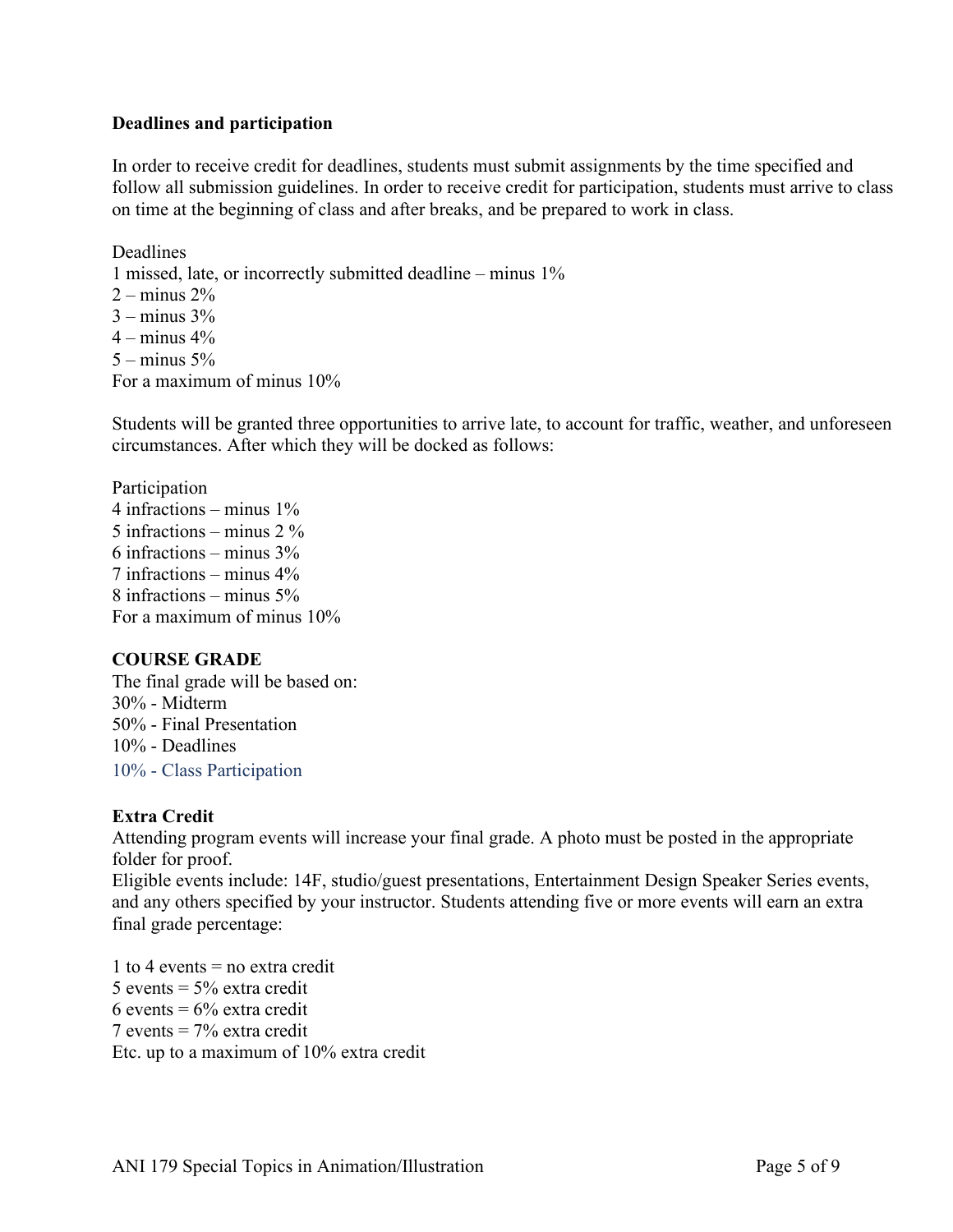A grades indicate excellent work. B grades indicate above average work. C grades indicate average work. D grades indicate below average work. F grades are failing. A plus =  $100\%$  to 97%

 $A = 96\%$  to 93% A minus =  $92\%$  to  $90\%$ B plus =  $89\%$  to  $87\%$  $B = 86\%$  to 83% B minus =  $82%$  to  $80%$ C plus =  $79\%$  to  $77\%$  $C = 76\%$  to 73% C minus =  $72\%$  to  $70\%$ D plus =  $69\%$  to  $67\%$  $D = 66\%$  to 63\% D minus =  $62\%$  to  $60\%$  $F = 59\%$  to  $0\%$ 

Students should expect and plan their schedules to accommodate significant "homework" periods after each class session. Students are expected to bring and maintain prepared materials and be ready to work at the beginning of—and throughout—each class session. Failure to do so will affect one's grade. It is always the student's responsibility to be prepared for class even if absent from the previous class.

Students will receive significant homework assignments every class, with potentially even assignments via email during the week. Several assignments may ultimately overlap at times.

A final critique will be held on the final exam day in the usual classroom at the time and date indicated by the university final exam schedule. Please consult the sjsu.com website to reserve those times in your calendar immediately.

## Classroom Protocol

All Animation/Illustration students are expected to conduct themselves in a professional manner at all times. See the bulleted list below for general program policies and expectations.

Whether in class or working after hours, students must respect the facilities and fellow students and are expected to present themselves and their work in a clean professional manner. Students will be held accountable for both classroom participation and contributing to the creation of a positive atmosphere for education.

Classes and events are to be treated as business appointments and students are expected to be in attendance, fully prepared, and on time. Fully prepared means having all necessary materials needed to work on class projects, having prepared according to instructions, and having made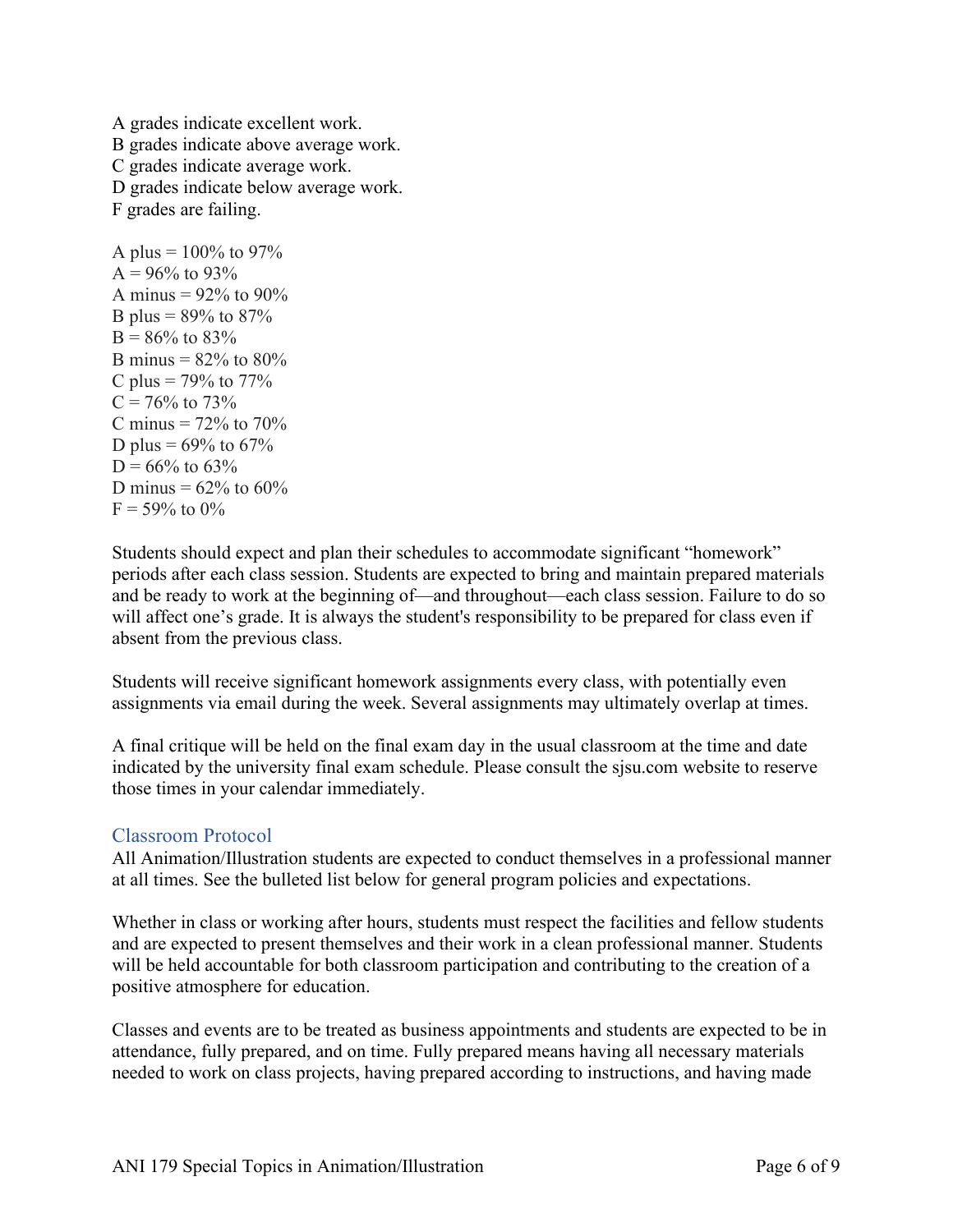significant progress on assignments from the previous class. Failure to accomplish any of the above will significantly lower your grade.

The occasional absence is unremarkable, but if an absence is unavoidable, students are expected to notify the instructor immediately, and contact their peers to both turn in work on the due date and stay current with class assignments they may have missed.

Cell phones should be silent and should not be utilized during class unless otherwise directed. Students should refrain from eating food others can smell. At the end of classes, students are expected to leave the classroom cleaner than they found it, push in chairs, etc. During breaks and immediately before and after class, students should be conscious of the overall noise level in the room and try to minimize it in order to allow for the private instructor/student conversations that often occur.

Finally, students should maintain an awareness of the safety of their surroundings, belongings, and classmates. In particular, when working in the building and entering or leaving after hours, students should accompany one another in the interest of safety or call the University Police for an escort. Report any suspicious persons or behavior to the University police at 408-924-2222 or by picking up a blue emergency phone.

#### **Class Online Policies**

- Students must arrive to class on time with materials ready to work.
- Always have your camera on (unless you absolutely can't).
- Upload a profile pic of yourself to your Zoom account.
- DO NOT ENGAGE IN SOCIAL MEDIA during class (unless is required by your instructor).
- If using a virtual background, please make sure it is appropriate.

## University Policies (Required)

Per University Policy S16-9 *(http://www.sjsu.edu/senate/docs/S16-9.pdf)*, relevant information to all courses, such as academic integrity, accommodations, dropping and adding, consent for recording of class, etc. is available on Office of Graduate and Undergraduate Programs' Syllabus Information web page at http://www.sjsu.edu/gup/syllabusinfo/

Academic Integrity policy (Academic Senate Policy F15-7)

"The University's Academic Integrity policy, located a[thttp://www.sjsu.edu/senate/docs/S07-](http://www.sjsu.edu/senate/docs/S07-2.pdf) [2.pdf,](http://www.sjsu.edu/senate/docs/S07-2.pdf) requires you to be honest in all your academic course work. Faculty members are required to report all infractions to the Office of Student Conduct and Ethical Development. The Student Conduct and Ethical Development website is available at <https://www.sjsu.edu/studentconduct/>

Instances of academic dishonesty will not be tolerated by the Animation/Illustration program. Cheating on exams, plagiarism, presenting the work of another as your own, or the use of another person's ideas without giving proper credit will result in AUTOMATIC EXPULSION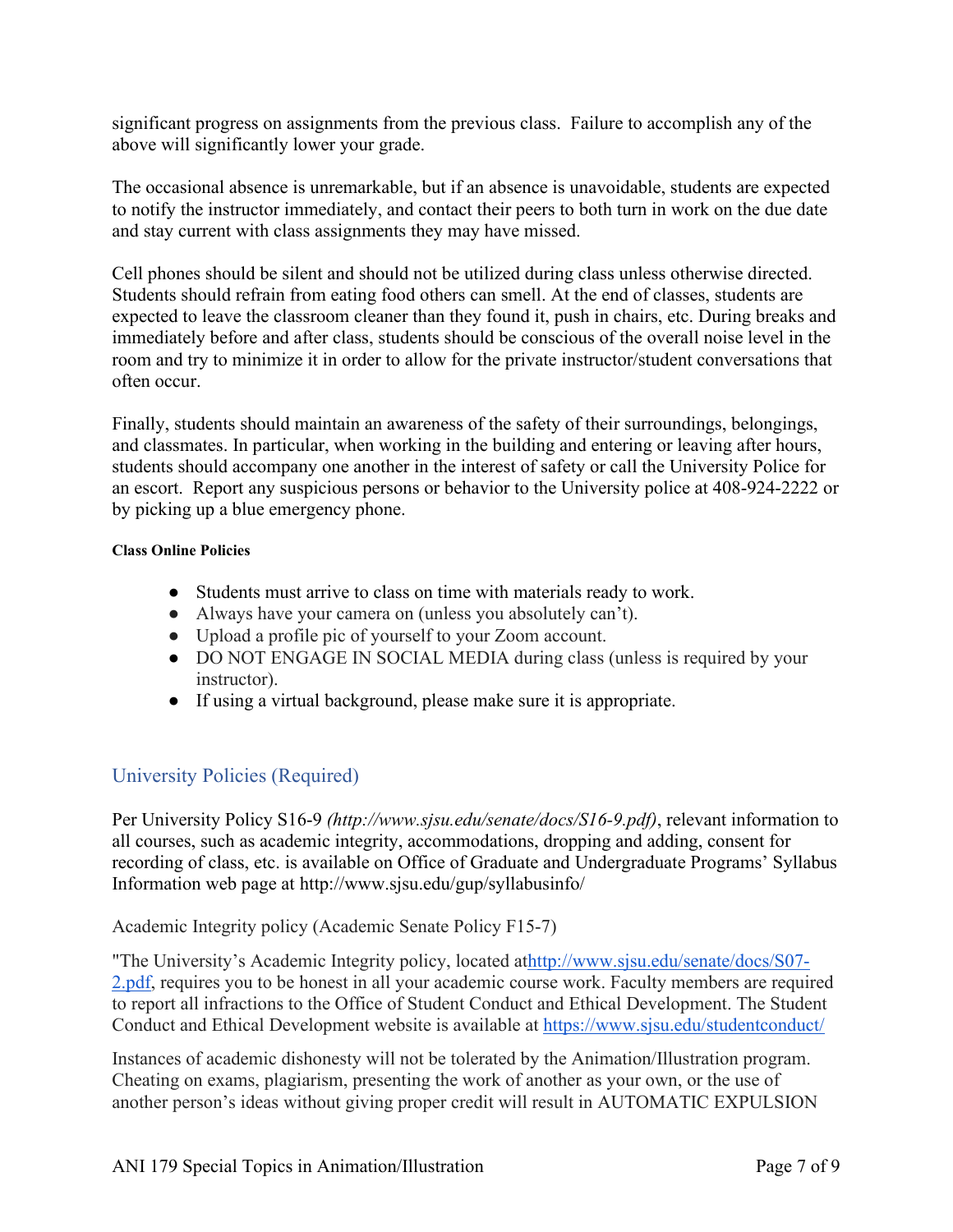FROM AND FAILURE OF THE COURSE, with possible expulsion from the Animation/Illustration Major. A second offense will result in IMMEDIATE EXPULSION from the Animation/Illustration Major.

This includes but is not limited to copying someone else's imagery, altering someone else's imagery, altering a pre-existing 3D model, tracing or copying animation, and submitting someone else's notes for a grade.

|                                             | ANI179 Sec 02, Special Topics in Animation/Illustration, SPRING 2022 |                                                 |  |  |  |
|---------------------------------------------|----------------------------------------------------------------------|-------------------------------------------------|--|--|--|
| Course Schedule (This schedule will change) |                                                                      |                                                 |  |  |  |
| Week                                        | <b>Date</b>                                                          | <b>Topics, Readings, Assignments, Deadlines</b> |  |  |  |
| 1                                           | 1/26/2022                                                            | Class Intro & Overview                          |  |  |  |
| $\overline{2}$                              | 1/31/2022                                                            | Inspiration/Ideation                            |  |  |  |
| $\overline{2}$                              | 2/2/2022                                                             | Inspiration/Ideation                            |  |  |  |
| $\overline{3}$                              | 2/7/2022                                                             | Brainstorming/Exploration                       |  |  |  |
| 3                                           | 2/9/2022                                                             | Brainstorming/Exploration                       |  |  |  |
| $\overline{4}$                              | 2/14/2022                                                            | Personal Point of View                          |  |  |  |
| 4                                           | 2/16/2022                                                            | Personal Point of View                          |  |  |  |
| 5                                           | 2/21/2022                                                            | <b>Style Exploration</b>                        |  |  |  |
| 5                                           | 2/23/2022                                                            | <b>Style Exploration</b>                        |  |  |  |
| 6                                           | 2/28/2022                                                            | Medium Exploration                              |  |  |  |
| 6                                           | 3/2/2022                                                             | Medium Exploration                              |  |  |  |
| $\overline{7}$                              | 3/7/2022                                                             | Project Development - Ideation/Brainstorming    |  |  |  |
| $\overline{7}$                              | 3/9/2022                                                             | Project Development - Ideation/Brainstorming    |  |  |  |
| 8                                           | 3/14/2022                                                            | Project Development - Research/Theme            |  |  |  |
| 8                                           | 3/16/2022                                                            | Project Development - Research/Theme            |  |  |  |
| 9                                           | 3/21/2022                                                            | Project Development - Story Structure/Script    |  |  |  |
| 9                                           | 3/23/2022                                                            | Project Development - Story Structure/Script    |  |  |  |
| 10                                          | 3/28/2022                                                            | <b>SPRING BREAK</b>                             |  |  |  |
| 10                                          | 3/30/2022                                                            | <b>SPRING BREAK</b>                             |  |  |  |
| 11                                          | 4/4/2022                                                             | Story Development - Character Development       |  |  |  |
| 11                                          | 4/6/2022                                                             | Story Development - Character Development       |  |  |  |
| 12                                          | 4/11/2022                                                            | Visual Development - Visual Language/Design     |  |  |  |
| 12                                          | 4/13/2022                                                            | Visual Development - Visual Language/Design     |  |  |  |
| 13                                          | 4/18/2022                                                            | Production Pipeline & Production Schedule       |  |  |  |
| 13                                          | 4/20/2022                                                            | Pitching & Presentation                         |  |  |  |
| 14                                          | 4/25/2022                                                            | Proof of Concept                                |  |  |  |
| 14                                          | 4/27/2022                                                            | Proof of Concept                                |  |  |  |